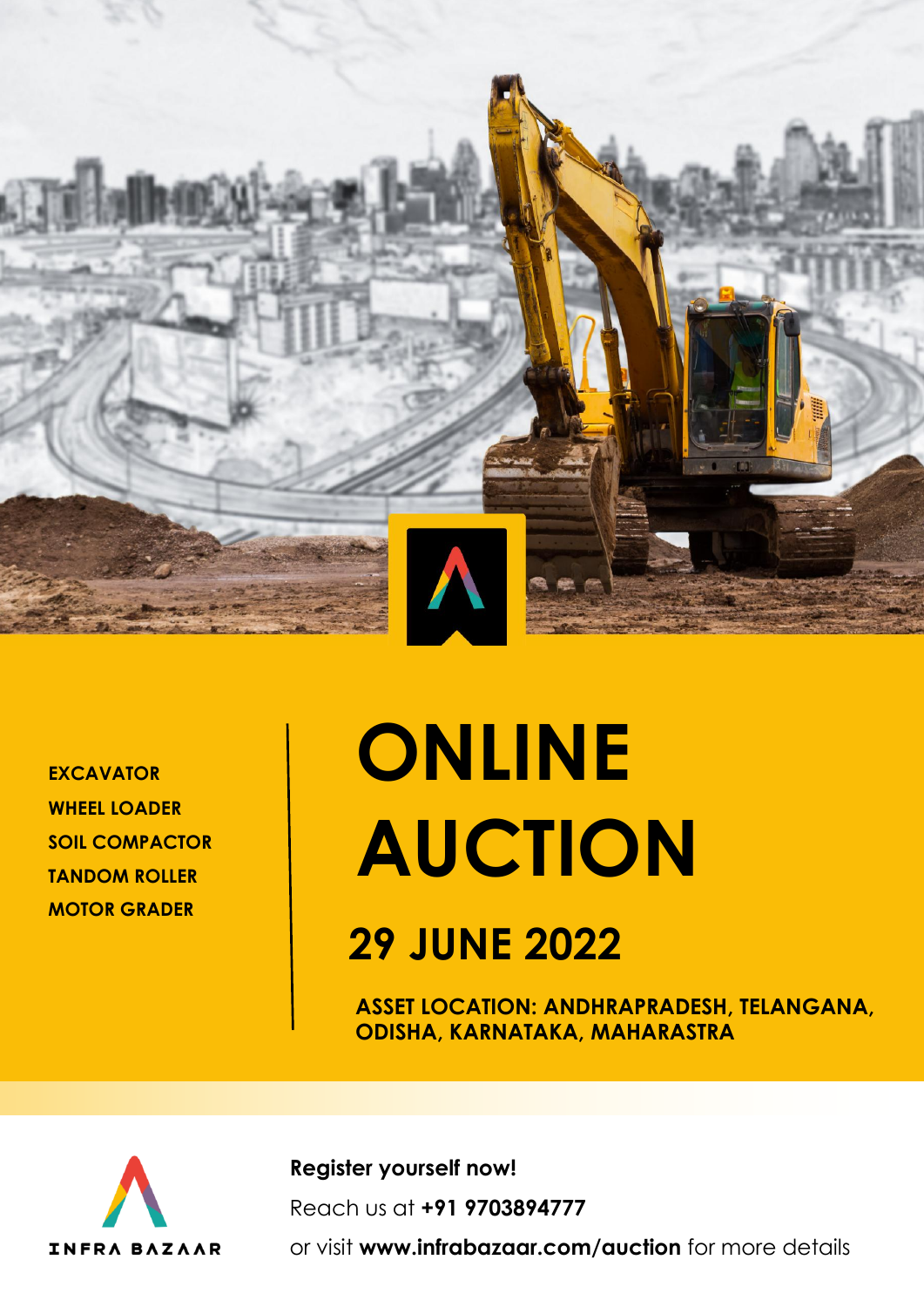

### **Index**

| S.NO                     | TITLE                                                                    | <b>PAGE NO</b> |  |  |  |  |  |
|--------------------------|--------------------------------------------------------------------------|----------------|--|--|--|--|--|
| 1                        | <b>Auction Overview</b><br><b>EMD, Auction &amp; Inspection Schedule</b> | 3              |  |  |  |  |  |
| $\overline{2}$           | <b>Auction Process</b><br>Brief procedure of IB Auction                  | 4              |  |  |  |  |  |
| 3                        | <b>Terms &amp; Conditions</b>                                            |                |  |  |  |  |  |
|                          | a. General                                                               | 6              |  |  |  |  |  |
|                          | b. Registration & EMD                                                    | 8              |  |  |  |  |  |
|                          | c. Inspection                                                            | 8              |  |  |  |  |  |
|                          | d. Participation & Bids                                                  | 9              |  |  |  |  |  |
|                          | e. Approvals & Payments                                                  | 10             |  |  |  |  |  |
|                          | f. Lifting & Delivery                                                    | 11             |  |  |  |  |  |
|                          | g. EMD Returns                                                           | 12             |  |  |  |  |  |
|                          | h. EMD Forfeiture                                                        | 12             |  |  |  |  |  |
|                          | <i>i.</i> Others                                                         | 13             |  |  |  |  |  |
| $\overline{\mathcal{A}}$ | Annexure – I<br><b>Basic Details of Assets listed for E-Auction</b>      | 14             |  |  |  |  |  |
| 5                        | Annexure – II<br>Document Status of Assets listed for E-Auction          | 16             |  |  |  |  |  |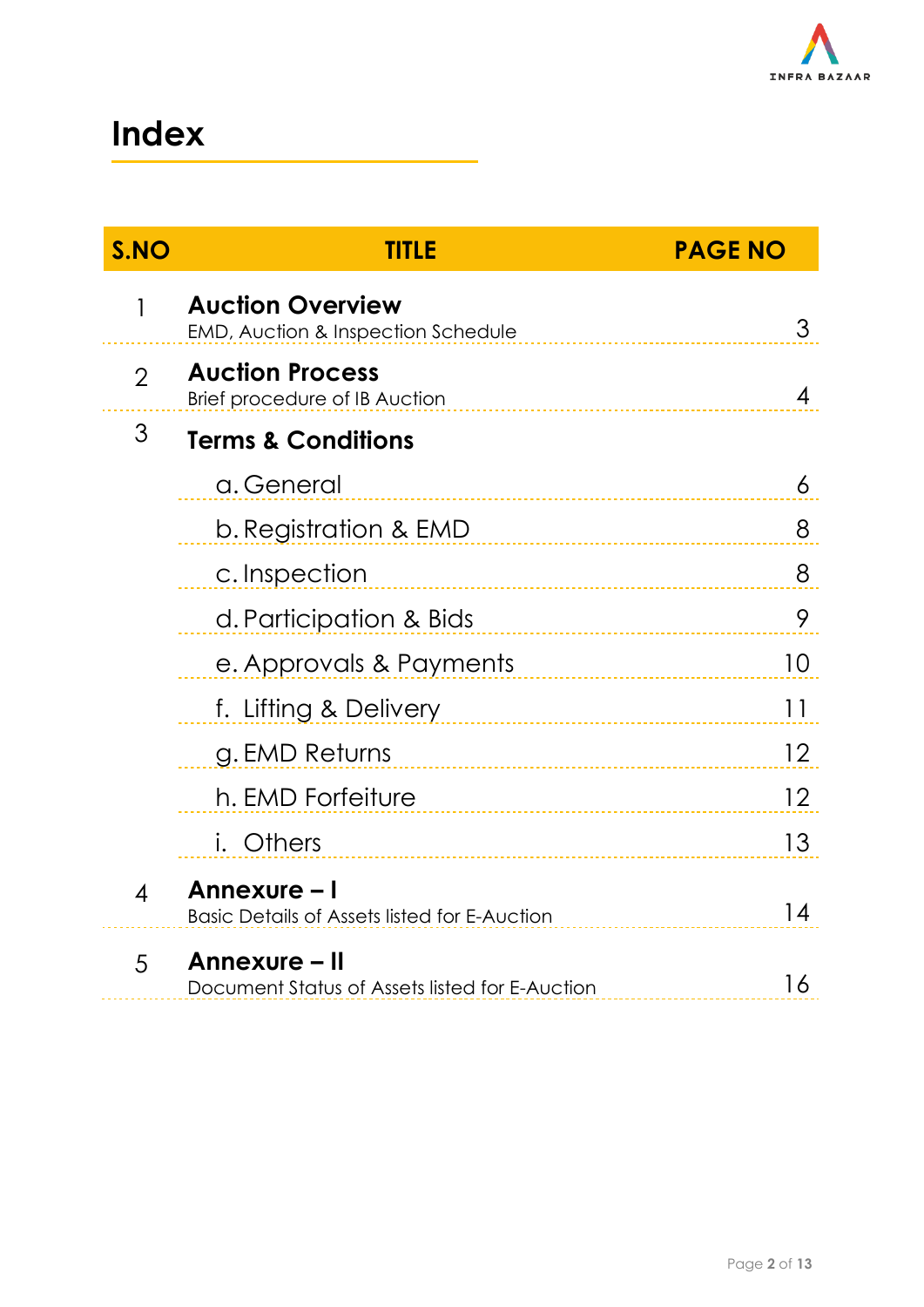

### **Auction Overview**

### **EMD**

To participate in the auction, you need to register on or before the auction date by depositing Earnest Money Deposit (EMD) as Demand Draft (DD)

**M/s. Infra Bazaar Tech Pvt Ltd** (Hyderabad, Telangana)

**Rs. 20,000/-**

### **AUCTION SCHEDULE**

| <b>Auction Date</b> | 29 <sup>th</sup> June 2022 |
|---------------------|----------------------------|
| <b>Start Time</b>   | 11:30 AM                   |
| End Time            | 2:00 PM                    |

### **INSPECTION SCHEDULE**

| <b>Start Date</b> | $13th$ June 2022           |
|-------------------|----------------------------|
| <b>End Date</b>   | 28 <sup>th</sup> June 2022 |
| Timings           | 10 AM to 4 PM              |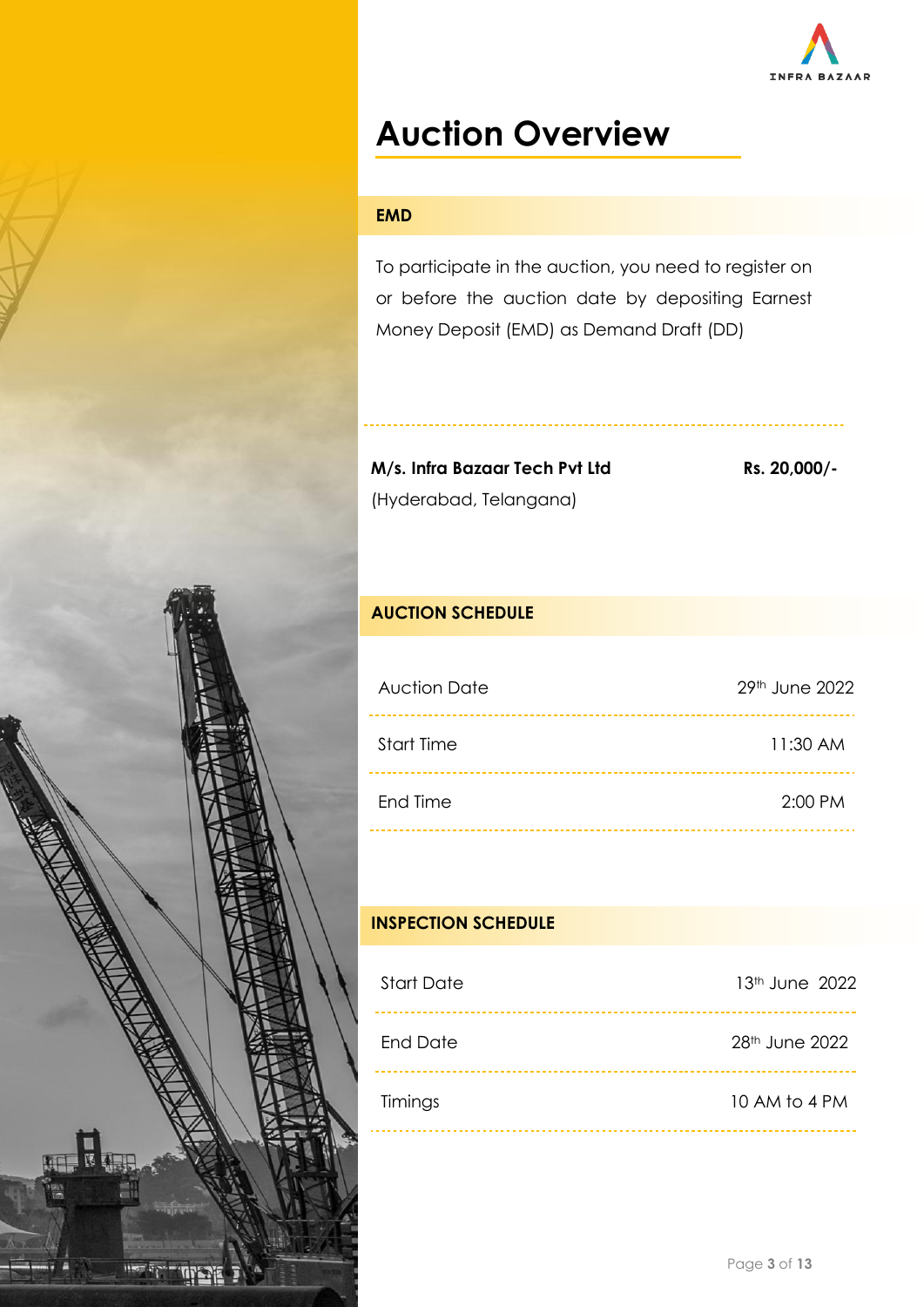

### **Auction Process**



### **REGISTER**

Once the list of assets is received by Infra Bazaar, we segregate them into lots and prepare a catalogue for easy understanding. Meanwhile, the list is also uploaded on our portal with photographs and additional details for a fair insight on the condition of assets listed on the auction. Bidders are requested to register themselves for auction based on their interest just by filling up a form and undergoing KYC verification.



### **EMD & INSPECTION**

Once the bidder is registered, we request them to deposit EMD prior to Inspection. This EMD is used as a security deposit and is refundable under defined conditions. DDs (Demand Drafts) favoring Asset seller and Infra Bazaar are collected, post which we schedule your inspection at the site and coordinate accordingly.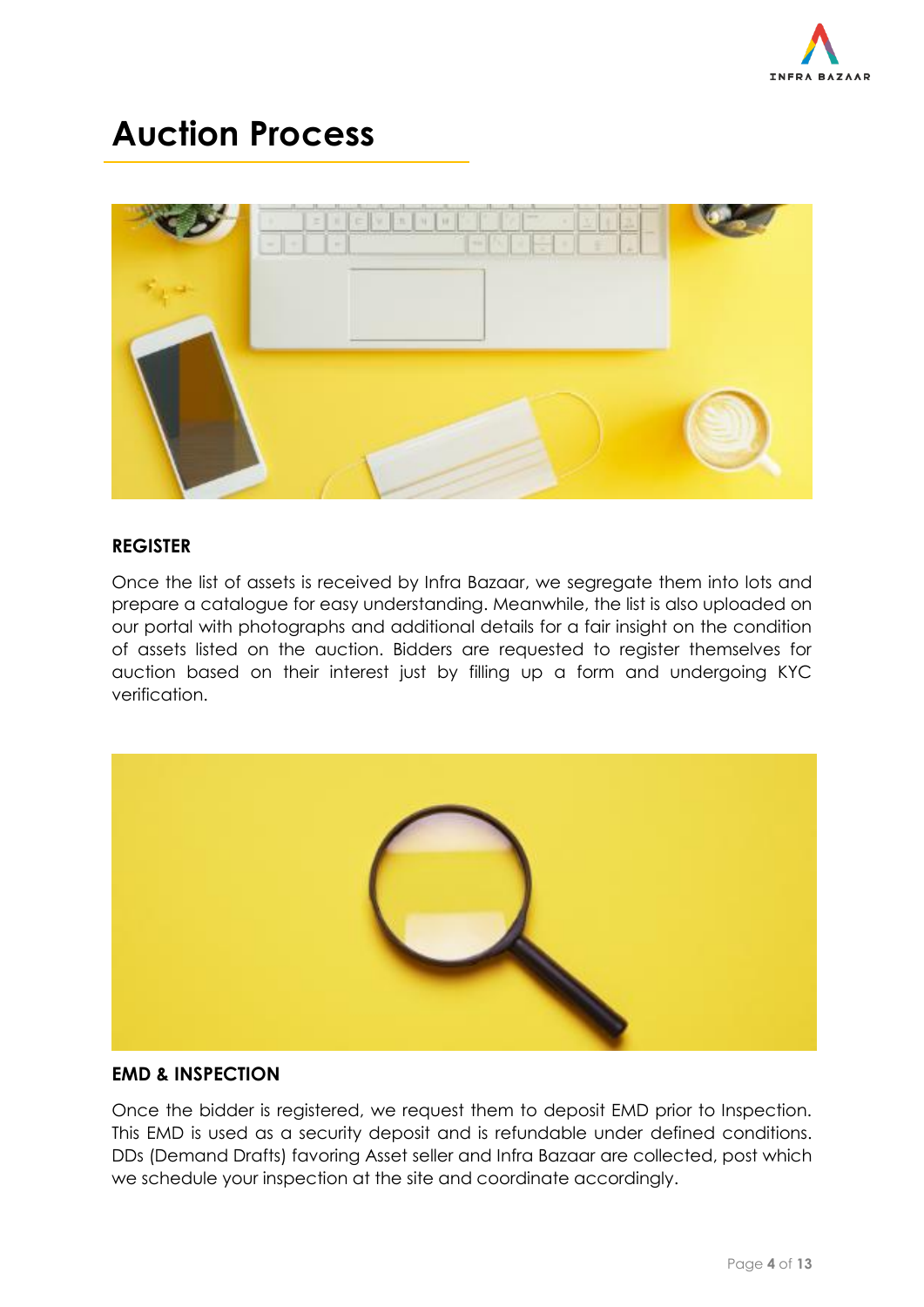



### **PARTICIPATE & BID**

Post Inspection you will be guided through the online auction process. On the day of the auction, your bids are registered and monitored from time to time. If you are among H1(First Highest Bidder) or H2(Second Highest Bidder) your EMD is kept on hold until we receive approval from Asset Seller. Rest Bidders' EMDs are returned to their respective addresses.



### **PAY & COLLECT ASSETS**

As per the approval received from Asset Seller pertaining to individual lots, respective bidders are requested to proceed with the payment and undergo all the documents transfer. Based on the approval received for delivery, finalized bidders are requested to arrange a delivery agent by themselves and get the asset shifted from the site.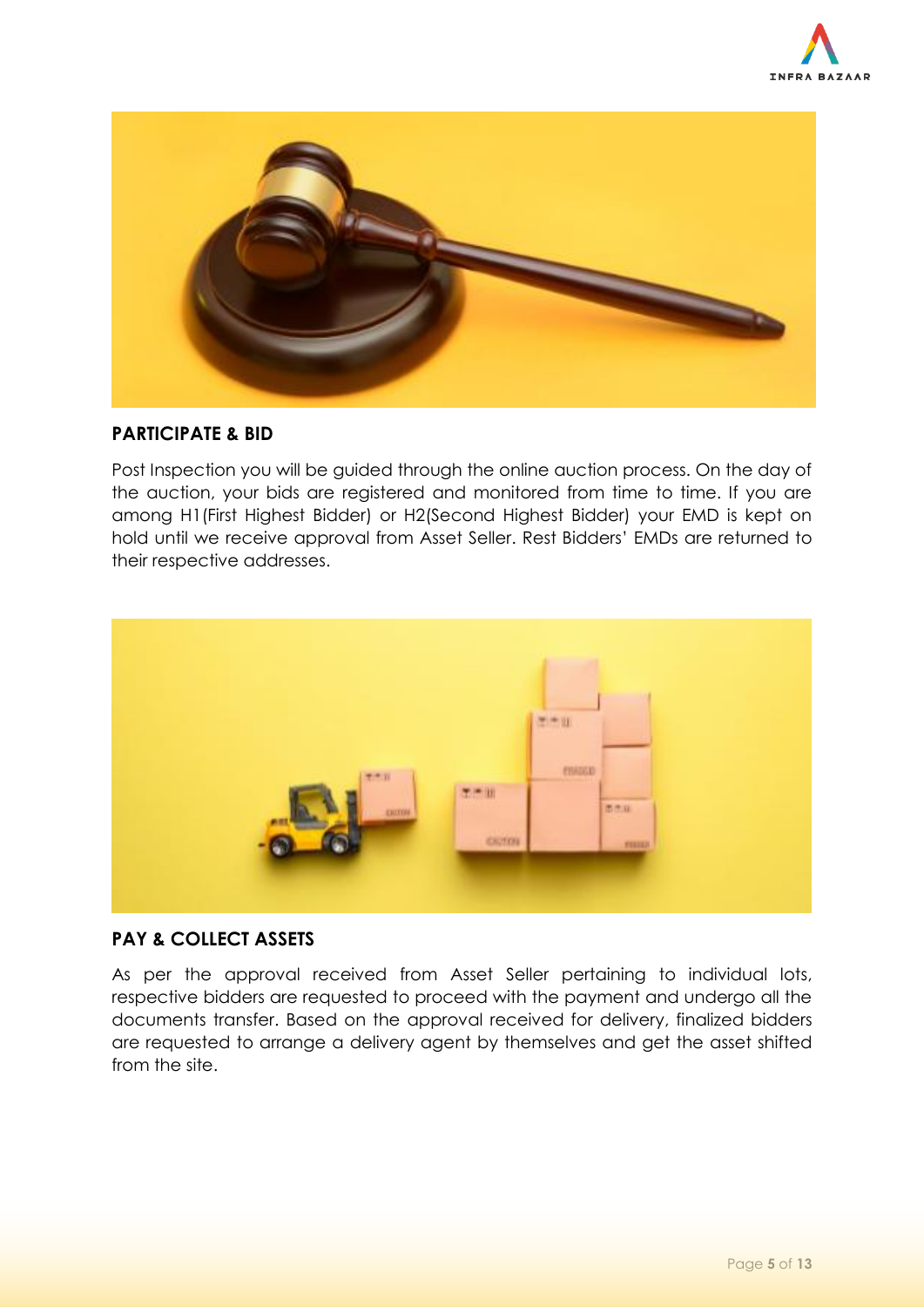

### **Terms & Conditions**



### **GENERAL**

- 1. Infra Bazaar Tech Pvt Ltd is an agency appointed as an auctioneer to facilitate auction on the Internet by Seller. Auctioneer is expected to facilitate, organize and conduct an E-auction and is considered as the third party not particularly interested in the item being sold for and on behalf of Seller.
- 2. Seller shall not be liable for non-performance of any contract either wholly or in part or for any delay in performance resulting due to cases beyond seller's control including fire, strikes, lockout, closure, dispute with workmen, uncertain and unstable labor situations, accidents, damage or government force. The seller can cancel the contract anytime for causes aforesaid and in such cases the buyer will not have any claim upon the seller of any kind.
- 3. If a dispute of any kind whatsoever arises out of this auction, the dispute shall be settled amicably between buyer and seller. Upon failing to do so, the dispute shall be resolved with the help of an arbitrator. Venue of this would be Hyderabad (Telangana). Infra Bazaar Tech Pvt Ltd will not have any involvement or does not have any role to play in the same.
- 4. Infra Bazaar Tech Pvt Ltd runs its business on the basis of a robust website. However, Infra Bazaar Tech Pvt Ltd is outsourcing server space from a thirdparty hosting company and hence shall ensure the smooth running of the website in all good faith and intention. Seller/ Infra Bazaar Tech Pvt Ltd will not be held responsible for any failure of power, network, server, hosting server,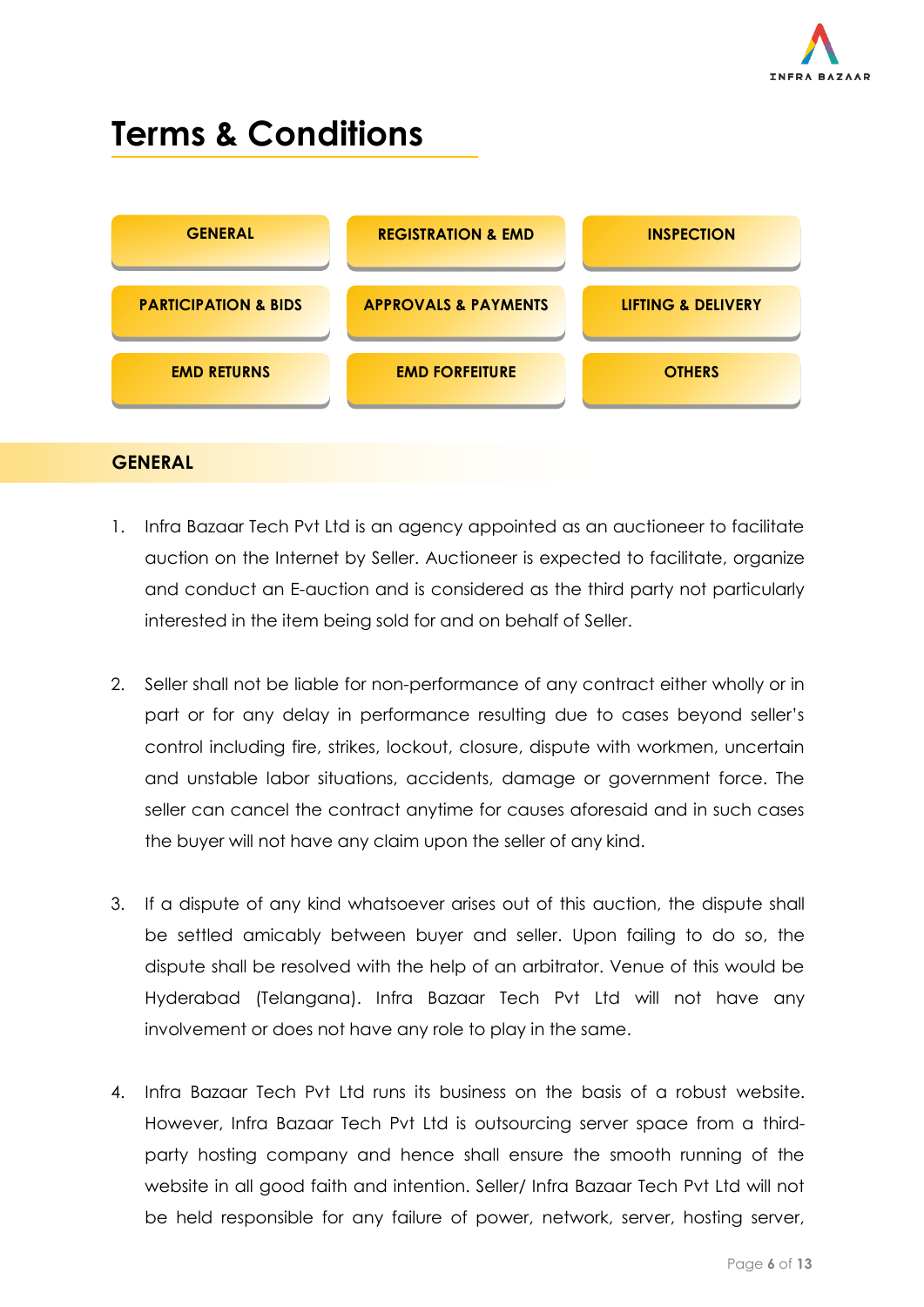

internet connectivity, ISP or otherwise at Bidder's end or at Seller /Infra Bazaar Tech Pvt Ltd directly or indirectly affecting the online method of Bidding. Bidders need to check it at their end and bid in advance and monitor their lots.

- 5. Any communication with Seller's staff members excepting during inspection of asset or any CARTEL among the Bidders, if reported, then all the involved buyers will be suspended and all the suspended bidders will not be allowed to participate in the Auction for 3 months.
- 6. The highest bidder does not get any right to demand acceptance of his offer/ bid. Seller reserves the right to accept/ reject/ cancel any offer/ bid, withdraw/add any portion of the assets at any stage of Auction even after acceptance of offer/ bid/ issue of delivery order or release order/ deposit of full value by successful bidder without assigning any reason thereof. In the event of such rejection/cancellation/ withdrawal, Seller shall refund the value of assets, if paid for, to the successful bidder. Discretion lies solely on Seller regarding this.
- 7. Resale will not be recognized and the delivery orders will be issued in the name of the person who has made the payment as well the Sale Agreement released.
- 8. If the goods are found to be other than described in this catalogue, Seller reserves the right to refuse to deliver the goods and reject the bid at any stage. Any amount paid in part or full shall be refunded without any interest.
- 9. Any Disputes related to the Assets / Documents, Post Sale, would be dealt by Seller only and Infra Bazaar Tech Pvt Ltd does not have any involvement or does not have any role to play in the same.
- 10. Any damage or loss caused to any of the disposal items, seller's material, machines, vehicles, building or other property, seller's employees, visitors or other contractor resulting from bidder or any of the bidder's employee negligence, the bidder is liable for all the losses, damages, or any other consequences. Seller will not be responsible for any claim whatsoever.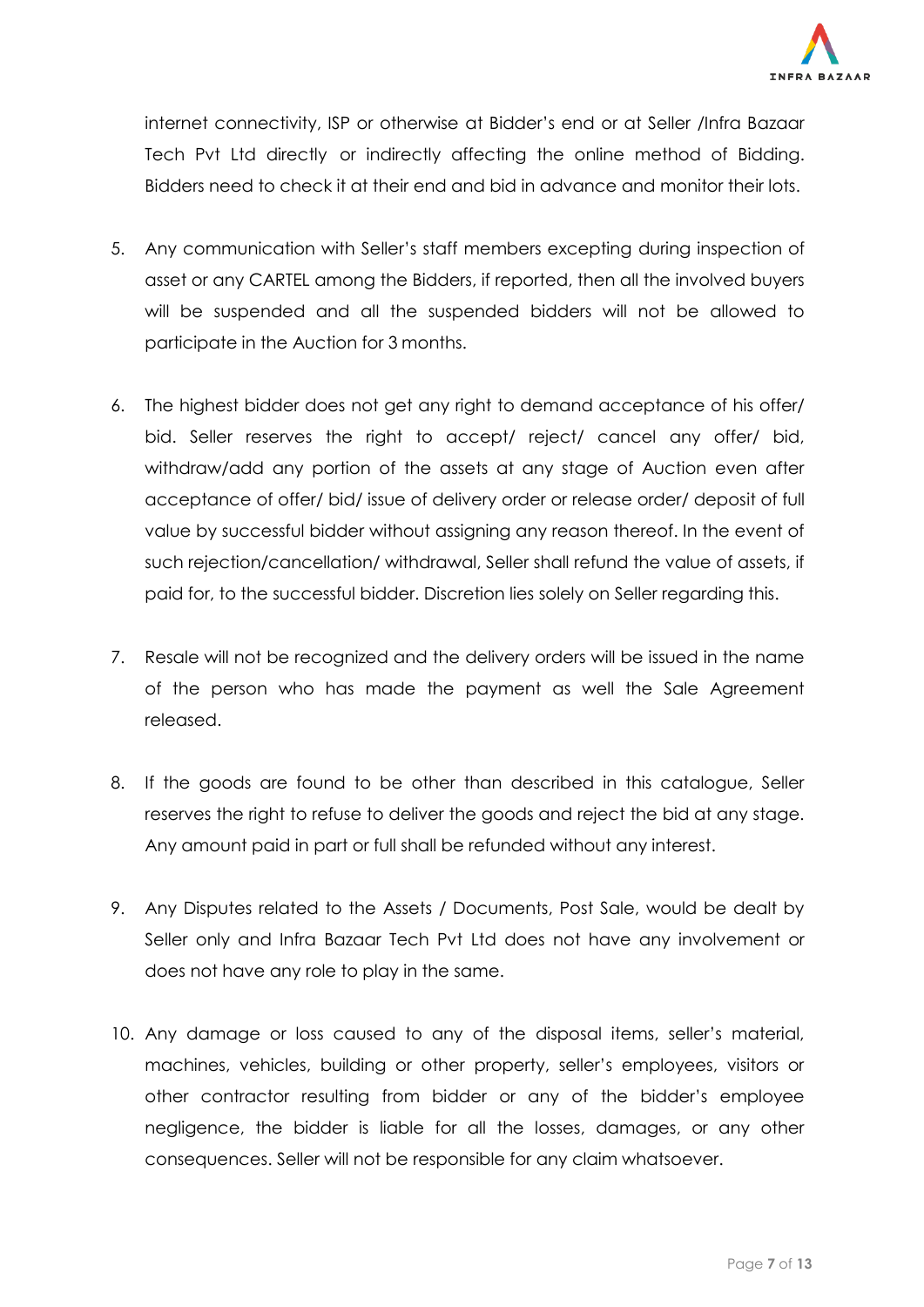

### **REGISTRATION & BID**

- 11. Bidder/s are requested to register online on our portal by filling up few detail[s](https://www.infrabazaar.com/auction/register) <https://www.infrabazaar.com/auction/register>
- 12. Bidder/s would need to pay an E.M.D. (Refundable/Adjustable) in the form of DD/ Pay Order as discussed in the "Table 1" *(cash/ cheque will not be entertained)*
- 13. Hard copy of the below discussed documents are to be sent to the address: **Infra Bazaar Tech Pvt Ltd**, Puzzolana Towers, IInd Floor, Banjara Hills, Road No 10, Hyderabad, Telangana – 500034
	- a. **PAN** Card (Based on the registration type Company/ Individual)
	- b. **GST** Certificate (If Company) / **Aadhar** Card (If Individual)
	- c. **Bidder undertaking form** duly signed and stamped on letter head.
	- d. **EMD** as discussed in the Table1
- 14. Account will be activated only after confirmation of EMD's receipt and other documents.

### **INSPECTION**

- 15. Interested Bidders shall have free access to the Seller's site with prior intimation for inspection of the Assets under disposal. Lot details given are indicative and you are strongly advised to inspect the assets in the Seller's warehouses before bidding.
- 16. All Sales & Disposals are strictly on "**As is Where is**" basis, and No Exceptions, thereof. Buyers should inspect the asset before placing the Bid & participating in the "**Online Timed Auction**". Buyers are advised to obtain all relevant information during an inspection of the assets before Bidding. Seller or Infra Bazaar Tech Pvt Ltd will not entertain any grievances post Auction and also Tax Liability, Warranty or Guarantee of the Quality, Quantity, Measurement, Condition, Defects in any item/s or lot/s from the Bidder's end.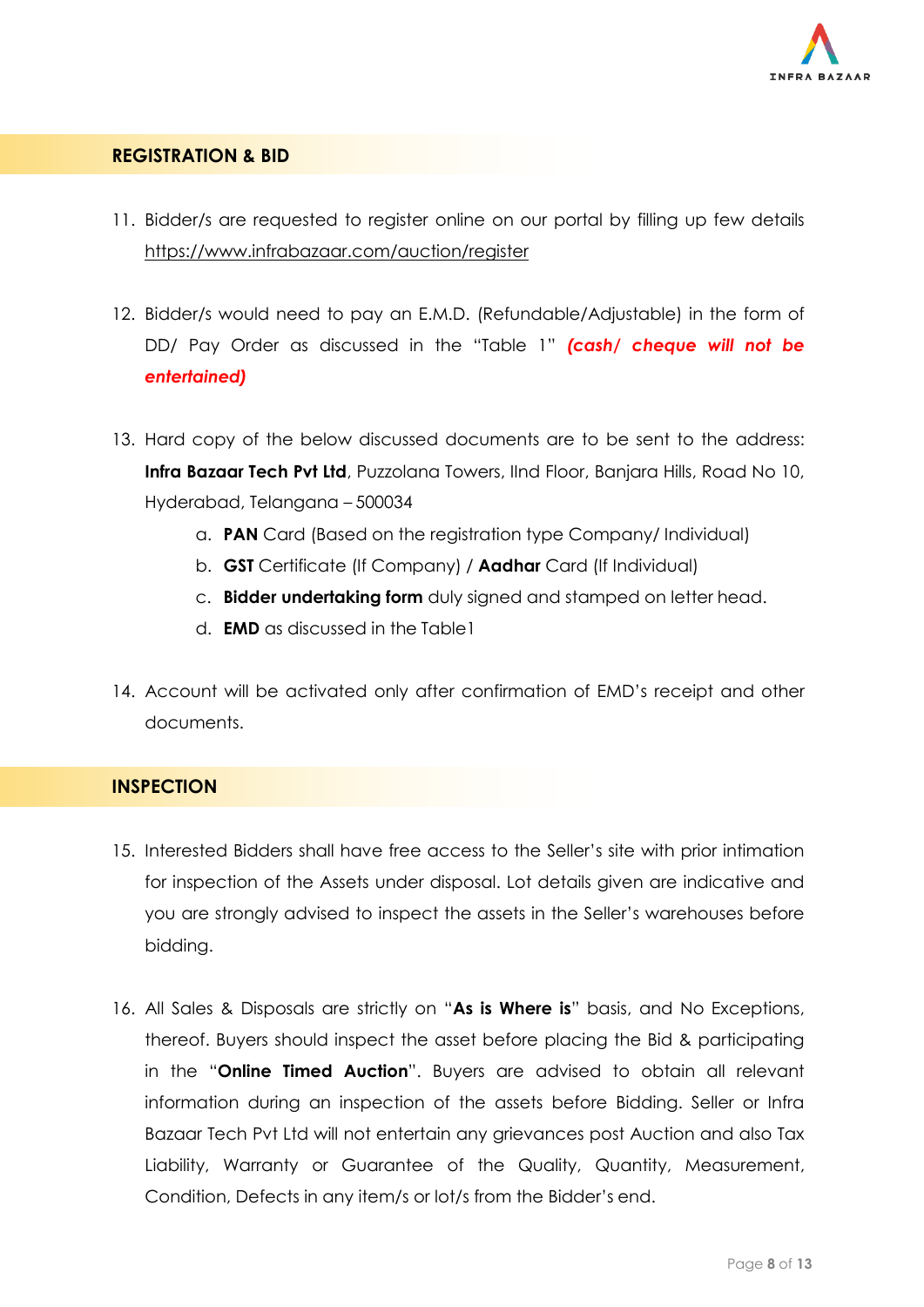

17. Bidders should thoroughly inspect the assets as there may be missing parts/equipment on the set and should participate in the auction only if they are satisfied with the condition of the equipment being sold. No complaints at any cost will be entertained after the auction. The seller shall only provide the "RTO NOC " from the RTO for the same.

### **PARTICIPATION & BIDS**

- 18. Bidding can be done only by a registered and activated bidder.
- 19. For Bidding in Online Timed Auction please Refer Lot No's only.
- 20. The opening price of the lots and the bid increment value will be available to the bidders on their bidding screen, but the reserve price will not be available.
- 21. Bidders should note that their bid would be binding upon them. The bidders are advised to think before committing to any lots through their quotes.
- 22. Auto Extension of bid closing time is 2 minutes. If any bid is placed in last 5 minutes of closing time of respective lot, then closing time will be extended for 2 minutes and keeps on extending till bids are placed.
- 23. If the price you have bid for the Asset/s is excluding GST then you have to pay them along with GST and if included then the GST percentage will be known to you separately. This Inclusion or exclusion of GST will be displayed in the bidding screen for individual lots separately.

### **APPROVALS & PAYMENTS**

- 24. The 3 Highest bids of individual Lot will be submitted to Seller for final approval after timed Auction. Seller is expected to confirm or reject the bids within 7 days from the date of submission.
- 25. No cheque will be entertained. Buyers shall deposit the payment by Demand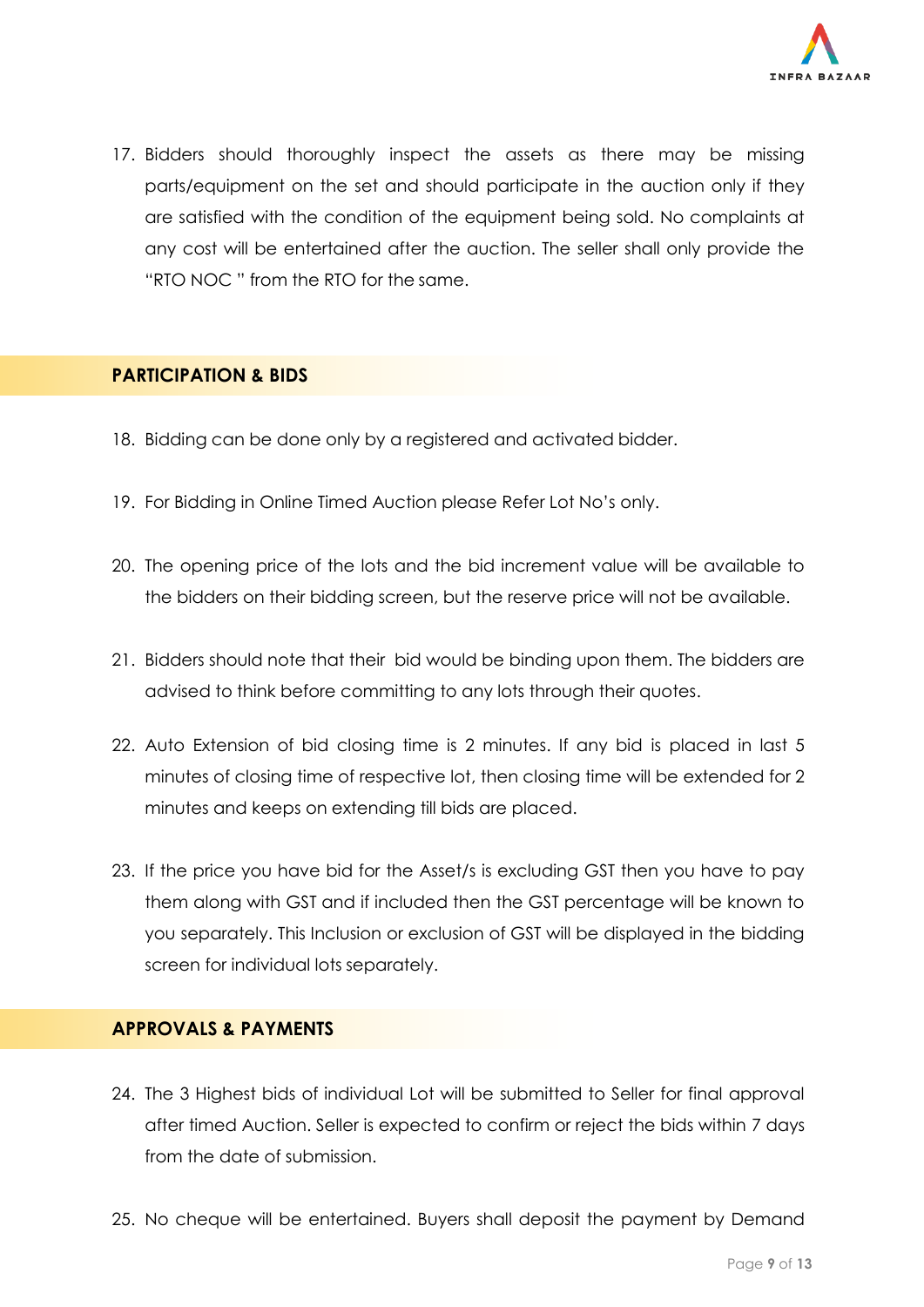

Draft/ Pay Order/ Banker's Cheque/ RTGS to the Seller and the Delivery Orders will be issued by Seller itself.

- 26. If the Bidder wins any lot/s, he should deposit 50% of the bid amount on the same day of the approval from Seller. The balance 50% needs to be deposited within 10 working days from the date of approval.
- 27. Delivery order will be issued in the name of Successful bidder once full Payment is cleared. Resale will not be allowed before receipt of full and final payment by Seller.
- 28. Bill will be issued in the name of the buyer(Bidder) on whom sale/Delivery order has been awarded and bill in favor of other than buyer will not be entertained. The buyer (bidder) will be responsible for arranging all documents. Customs duty, import duty as applicable. Please check with the seller.

### **LIFTING & DELIVERY**

29. The asset/s won by the bidder should be collected within 15 working days from the date of issue of Delivery order. If failed to do so, the submitted EMD/Auction amount/Security Deposit will be forfeited without intimation and Seller/ Infra Bazaar will dispose the asset to another buyer.

In case any buyer purchased a lot and after making full or part payment removes part of the lot and fails to remove the balance lot then after the stipulated time is over (Including any extension that is granted) the lot will be treated as abandoned and whatsoever money is paid for the lot will be forfeited along with the down payment etc. The balance lot will be disposed of by company as it deems fit.

30. All equipment will be delivered on Lot No basis only. Trading & Reselling of equipment from the site will not be permitted. Lots will be delivered in "As is where is" basis.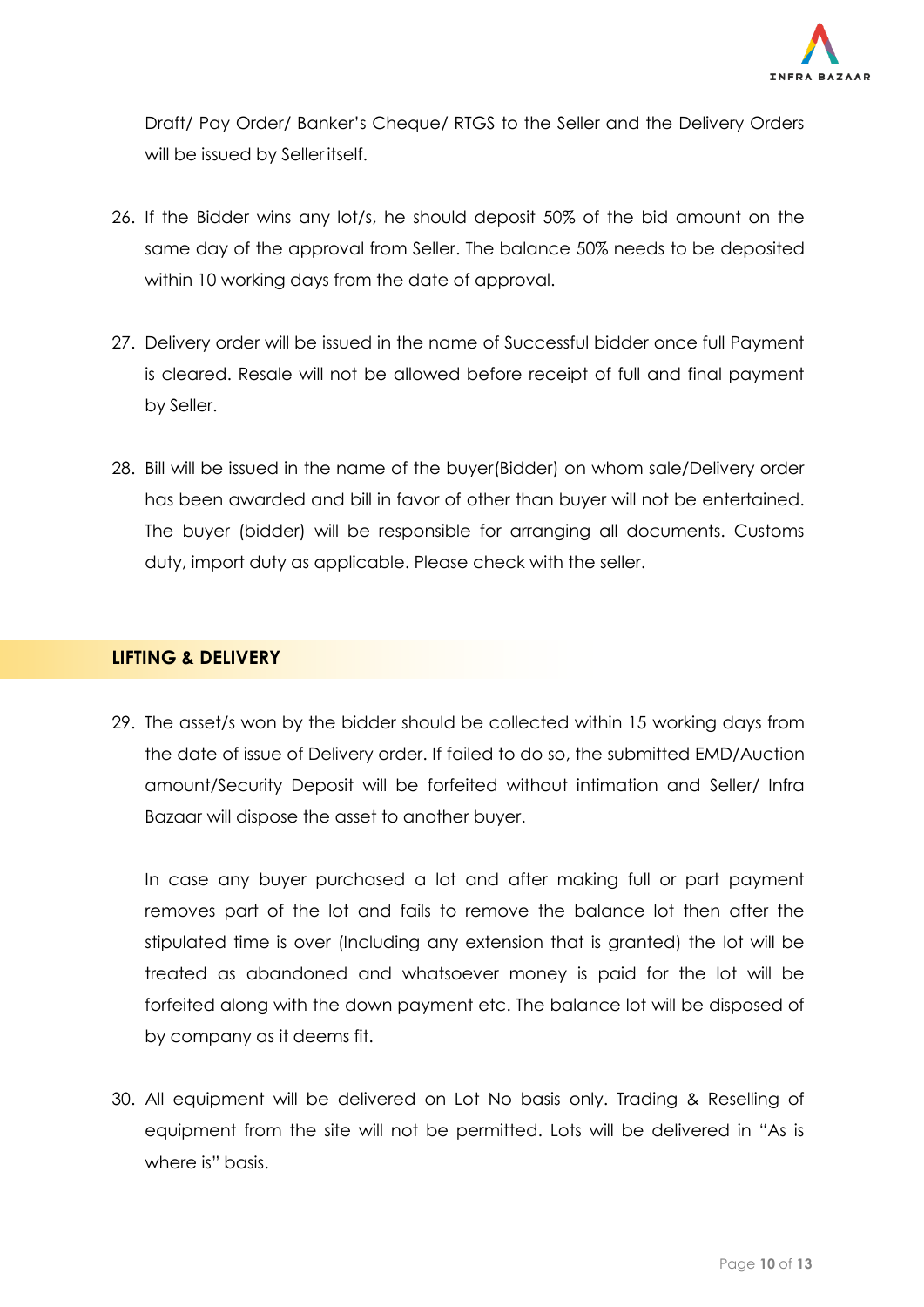

Documents like RC, RTO Taxes, Insurance, Permit, and the Fitness etc will be given subject to availability. Any pending Taxes, Insurance, Duties, Penalties, fitness etc are to be borne by the buyer only. Seller/ Infra Bazaar Tech Pvt Ltd will not take any responsibility in the future. Kindly check document status before bidding in the Auction at Site.

- 31. Any mishap at the time of dismantling, packing, pickup, loading of machines/ materials will not constitute any liability on Seller or Infra Bazaar Tech Pvt Ltd end. The buyer is responsible to keep the warehouse & stockyard in order after removal of embedded lots. In case of no adherence, the seller may reserve the right to impose penalties or forfeiture of payment deposited.
- 32. All Assets must be removed (packing, lifting & other) from the Seller's Premises at own cost of the Buyer within 15 working days of Payment made. No resale or Trading of material/equipment awarded is allowed as long as they are kept at seller's site. If found so then the seller has right to forfeit EMD deposited or impose Ground charges as per their discretion.
- 33. No Lots can be lifted without full payment being realized by Seller. Delivery will be given on presentation of original Delivery Order obtained from Seller/ Infra Bazaar Tech Pvt Ltd.

### **EMD RETURNS**

- 34. EMD of all unsuccessful bidders will be returned within 3 to 5 days.
- 35. The 2 Highest bidders EMD will be kept on hold by Infra Bazaar until and unless any approval is released from the Seller.
- 36. If H1 bidder agrees and pays the total amount, H2 bidder's EMD will be returned.
- 37. If H1 rejects to pay the amount and back outs due to some circumstances, then H1 EMD will be forfeited and price negotiation with H2 & H3 will be undertaken.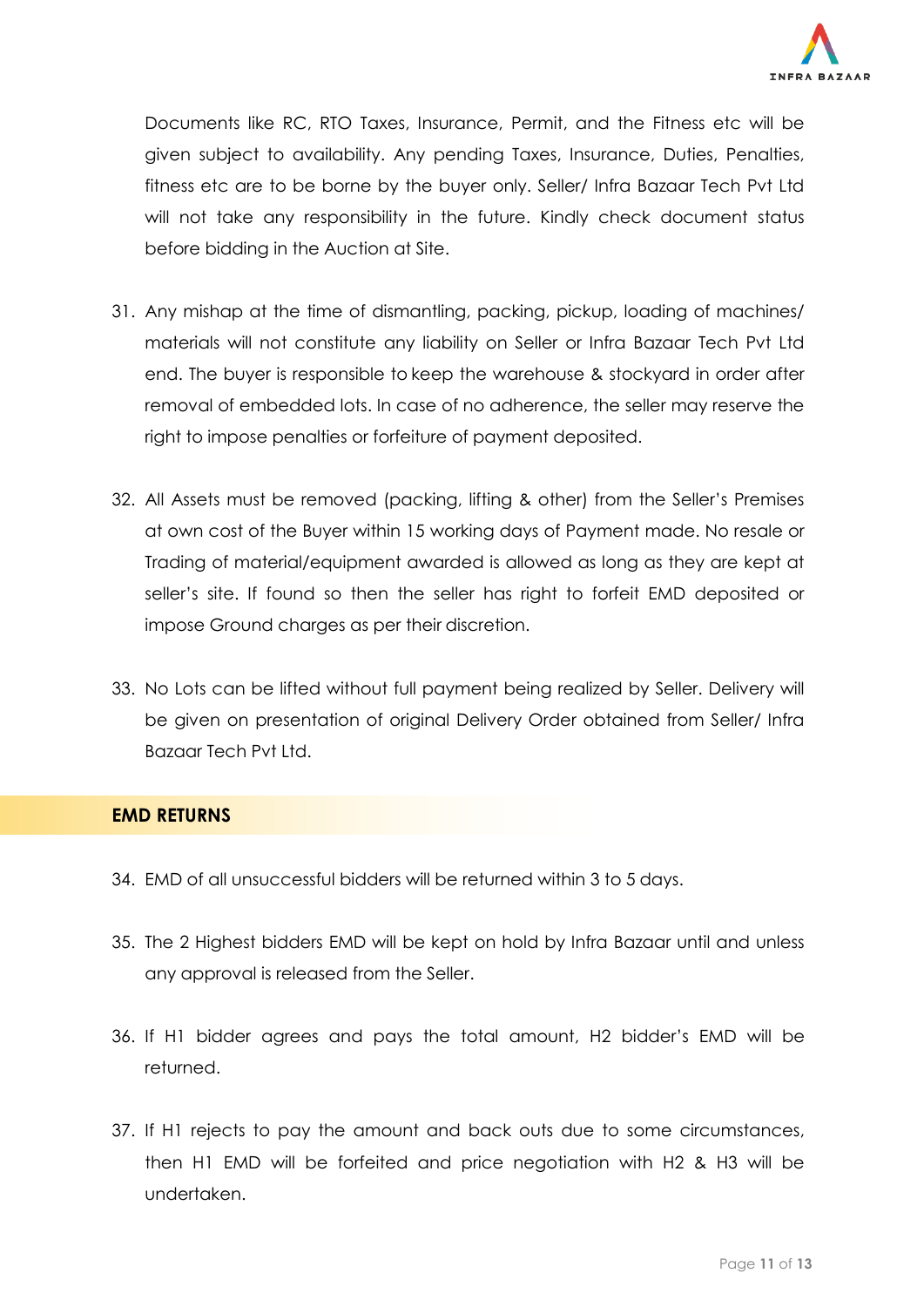

### **EMD FORFEITURE**

- 38. Lot details given are tentative and indicative. If the buyer participated in the auction without inspection of the asset and become the H1 bidder and refuses for lifting of the asset/acceptance of Letter of Award (LOA) or Non –payment within 10 working days by the H1 Bidder, the seller & Infra Bazaar Tech Pvt Ltd would reserve its right of disposal whomsoever as per their discretion and EMD amount so deposited as security money shall be forfeited without any intimation.
- 39. Reselling/ Trading of equipment from the site will not be permitted. If found so Seller reserves the right to forfeit the EMD deposited or impose Ground charges.
- 40. If the Bidder wins any lot/s, he should deposit 20% of the bid amount on the same day of the approval from Seller. The balance 80% needs to be deposited within 7 working days from the date of approval. In case buyer retracts his bids once the seller approves, deposited EMD will be forfeited without recourse. Bids have to be placed considering this clause.
- 41. The bidder will take the delivery of vehicles/ asset within 15 working days after the approval of auction and full payment of equipment, so that TAX Invoice can be prepared accordingly. If in the case, the bidder fails to take delivery within 15 working days as mentioned above, the seller reserve the right to forfeit the entire amount and sell the vehicle / equipment to anotherparty.
- 42. When the buyer participates in the auction and becomes the H1 bidder for more than one lot and gets approved by the seller for taking delivery, and in later stages if he refuses for lifting or taking delivery of any of his approved lots, his DD will be forfeited. H2 bidder will be dealt for further dealings on the same lots.
- 43. The Bidder should have required registration as required in conducting the trade confirming to the legal conditions as laid down by the Government of India, State Government and local authorities. Default in carrying out the contract due to any breach in Government regulation shall be taken up seriously and may lead to forfeiture of EMD and disposal order value.